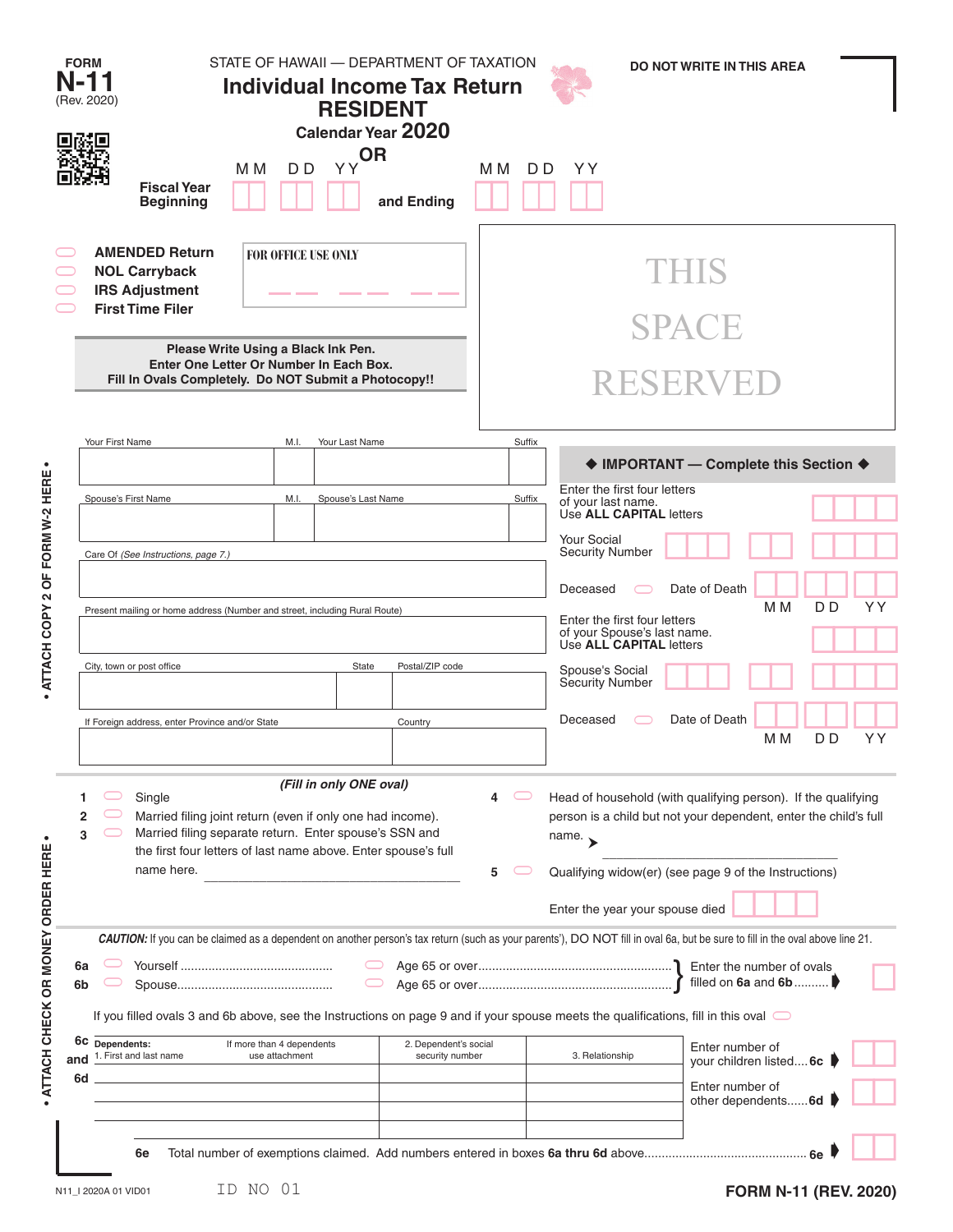|      | Form N-11 (Rev. 2020)                                                                                                             |    |     |                   | Page 2 of 4                                                    |
|------|-----------------------------------------------------------------------------------------------------------------------------------|----|-----|-------------------|----------------------------------------------------------------|
|      | <b>Your Social Security Number</b>                                                                                                |    |     | Your Spouse's SSN |                                                                |
|      |                                                                                                                                   |    |     |                   |                                                                |
|      | Name(s) as shown on return                                                                                                        |    |     |                   |                                                                |
|      |                                                                                                                                   |    |     |                   |                                                                |
|      | If amount is negative (loss), shade the minus (-) in the box. Example:                                                            |    |     |                   | <b>ROUND TO THE NEAREST DOLLAR</b>                             |
|      |                                                                                                                                   |    |     |                   |                                                                |
| 7    |                                                                                                                                   |    | 7   |                   |                                                                |
| 8    | Difference in state/federal wages due to COLA, ERS,                                                                               |    |     |                   |                                                                |
|      |                                                                                                                                   |    |     |                   |                                                                |
| 9    | Interest on out-of-state bonds                                                                                                    |    |     |                   |                                                                |
| 10   | Other Hawaii additions to federal AGI                                                                                             |    |     |                   |                                                                |
|      |                                                                                                                                   |    |     |                   |                                                                |
|      |                                                                                                                                   |    |     |                   |                                                                |
| 11   | Add lines 8 through 10  Total Hawaii additions to federal AGI                                                                     | 11 |     |                   |                                                                |
|      |                                                                                                                                   |    |     |                   |                                                                |
| 12   |                                                                                                                                   |    | 12  |                   |                                                                |
| 13   | Pensions taxed federally but not taxed by Hawaii                                                                                  |    |     |                   |                                                                |
|      |                                                                                                                                   |    |     |                   |                                                                |
| 14   | Social security benefits taxed on federal return 14                                                                               |    |     |                   |                                                                |
| 15   | First \$6,943 of military reserve or Hawaii national                                                                              |    |     |                   |                                                                |
|      |                                                                                                                                   |    |     |                   |                                                                |
|      |                                                                                                                                   |    |     |                   |                                                                |
| 16   |                                                                                                                                   |    |     |                   |                                                                |
| 17   | Exceptional trees deduction (attach affidavit)                                                                                    |    |     |                   |                                                                |
| 18   | Other Hawaii subtractions from federal AGI                                                                                        |    |     |                   |                                                                |
|      |                                                                                                                                   |    |     |                   |                                                                |
| 19   | Add lines 13 through 18                                                                                                           |    |     |                   |                                                                |
|      |                                                                                                                                   | 19 |     |                   |                                                                |
|      |                                                                                                                                   |    |     |                   |                                                                |
| 20   |                                                                                                                                   |    | -20 |                   |                                                                |
|      | CAUTION: If you can be claimed as a dependent on another person's return, see the Instructions on page 17, and fill in this oval. |    |     |                   |                                                                |
| 21   | If you do not itemize your deductions, go to line 23 below. Otherwise go to page 17 of the Instructions                           |    |     |                   |                                                                |
|      | and enter your itemized deductions here.                                                                                          |    |     |                   |                                                                |
| 21a  | Medical and dental expenses                                                                                                       |    |     |                   |                                                                |
|      |                                                                                                                                   |    |     |                   |                                                                |
|      |                                                                                                                                   |    |     |                   | <b>TOTAL ITEMIZED</b>                                          |
| 21 b |                                                                                                                                   |    |     |                   | <b>DEDUCTIONS</b>                                              |
| 21c  | Interest expense (from Worksheet A-3) 21c                                                                                         |    |     |                   | 22 Add lines 21a through 21f.<br>If your Hawaii adjusted gross |
|      |                                                                                                                                   |    |     |                   | income is above a certain<br>amount, you may not be            |
| 21 d |                                                                                                                                   |    |     |                   | able to deduct all of your<br>itemized deductions. See the     |
|      |                                                                                                                                   |    |     |                   | Instructions on page 22. Enter                                 |
| 21e  | Casualty and theft losses (from Worksheet A-5) 21e                                                                                |    |     |                   | total here and go to line 24.                                  |
|      |                                                                                                                                   |    |     |                   |                                                                |
| 21f  | Miscellaneous deductions (from Worksheet A-6)  21f                                                                                |    |     |                   |                                                                |
| 23   | If you checked filing status box: 1 or 3 enter \$2,200;                                                                           |    |     |                   |                                                                |
|      |                                                                                                                                   |    |     |                   |                                                                |
|      |                                                                                                                                   |    |     |                   |                                                                |
|      | 24 Line 20 minus line 22 or 23, whichever applies. (This line MUST be filled in)                                                  |    | 24  |                   |                                                                |
|      |                                                                                                                                   |    |     |                   |                                                                |
|      |                                                                                                                                   |    |     |                   |                                                                |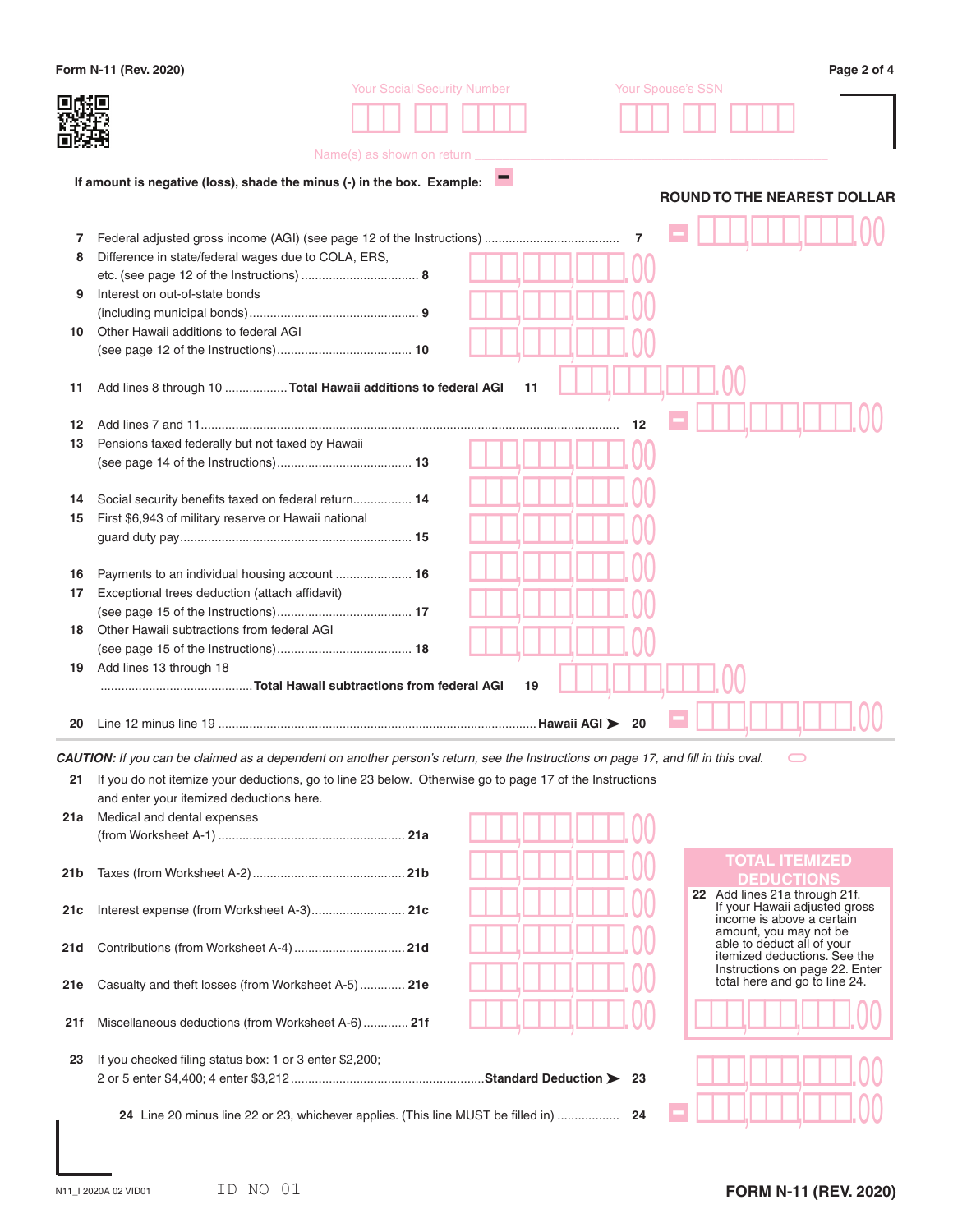|     | Form N-11 (Rev. 2020)                                                                                                                                           |                          | Page 3 of 4 |
|-----|-----------------------------------------------------------------------------------------------------------------------------------------------------------------|--------------------------|-------------|
|     | <b>Your Social Security Number</b>                                                                                                                              | <b>Your Spouse's SSN</b> |             |
|     |                                                                                                                                                                 |                          |             |
|     |                                                                                                                                                                 |                          |             |
|     | Name(s) as shown on return                                                                                                                                      |                          |             |
| 25  | Multiply \$1,144 by the total number of exemptions claimed on line 6e.                                                                                          |                          |             |
|     | If you and/or your spouse are blind, deaf, or disabled, fill in the applicable oval(s),                                                                         |                          |             |
|     | and see page 22 of the Instructions.                                                                                                                            |                          |             |
|     | Yourself<br>25                                                                                                                                                  |                          |             |
|     |                                                                                                                                                                 |                          |             |
| 26  | Taxable Income. Line 24 minus line 25 (but not less than zero) Taxable Income > 26                                                                              |                          |             |
| 27  | Tax. Fill in oval if from $\Box$ Tax Table; $\Box$ Tax Rate Schedule; or $\Box$ Capital Gains Tax                                                               |                          |             |
|     | Worksheet on page 35 of the Instructions.                                                                                                                       |                          |             |
|     | ( $\Box$ Fill in oval if tax from Forms N-2, N-103, N-152, N-168, N-312, N-338,                                                                                 |                          |             |
|     |                                                                                                                                                                 |                          |             |
| 27a | If tax is from the Capital Gains Tax Worksheet, enter                                                                                                           |                          |             |
|     | the net capital gain from line 14 of that worksheet 27a                                                                                                         |                          |             |
|     |                                                                                                                                                                 |                          |             |
|     |                                                                                                                                                                 |                          |             |
| 28  | Refundable Food/Excise Tax Credit<br>$\ldots$ 28                                                                                                                |                          |             |
|     | (attach Form N-311) DHS, etc. exemptions                                                                                                                        |                          |             |
| 29  | Credit for Low-Income Household                                                                                                                                 |                          |             |
| 30  | Credit for Child and Dependent                                                                                                                                  |                          |             |
|     |                                                                                                                                                                 |                          |             |
| 31  | Credit for Child Passenger Restraint                                                                                                                            |                          |             |
|     |                                                                                                                                                                 |                          |             |
| 32  | Total refundable tax credits from                                                                                                                               |                          |             |
|     |                                                                                                                                                                 |                          |             |
|     |                                                                                                                                                                 |                          |             |
| 33  |                                                                                                                                                                 |                          |             |
|     |                                                                                                                                                                 |                          |             |
| 34  | Line 27 minus line 33. If line 34 is zero or less, see Instructions Adjusted Tax Liability > 34                                                                 |                          |             |
|     |                                                                                                                                                                 |                          |             |
| 35  | 35                                                                                                                                                              |                          |             |
|     | <b>36</b> Line 34 minus line 35.<br>Balance $\blacktriangleright$<br>36                                                                                         |                          |             |
| 37  | Hawaii State Income tax withheld (attach W-2s)                                                                                                                  |                          |             |
|     | (see page 28 of the Instructions for other attachments)  37                                                                                                     |                          |             |
|     |                                                                                                                                                                 |                          |             |
| 38  |                                                                                                                                                                 |                          |             |
|     |                                                                                                                                                                 |                          |             |
| 39  | Amount of estimated tax applied from 2019 return  39                                                                                                            |                          |             |
|     |                                                                                                                                                                 |                          |             |
| 40  |                                                                                                                                                                 |                          |             |
|     |                                                                                                                                                                 |                          |             |
| 41  |                                                                                                                                                                 |                          |             |
|     |                                                                                                                                                                 |                          |             |
|     |                                                                                                                                                                 |                          |             |
| 42  | If line 41 is larger than line 36, enter the amount OVERPAID (line 41 minus line 36) (see Instructions)<br>42                                                   |                          |             |
| 43  | <b>Contributions to</b> (see page 25 of the Instructions):<br>Yourself<br><b>Spouse</b><br>$\displaystyle\bigcirc$                                              |                          |             |
|     | 43a Hawaii Schools Repairs and Maintenance Fund<br>\$2<br>\$2<br>$\displaystyle\bigcirc$                                                                        |                          |             |
|     | $\bigcirc$<br>\$5<br>\$5<br>$\displaystyle\bigcirc$<br>$\bigcirc$<br>\$5<br>\$5                                                                                 |                          |             |
| 44  | 43c Domestic and Sexual Violence / Child Abuse and Neglect Funds<br>Add the amounts of the filled ovals on lines 43a through 43c and enter the total here<br>44 |                          |             |
|     |                                                                                                                                                                 |                          |             |
|     | 45                                                                                                                                                              |                          |             |
|     |                                                                                                                                                                 |                          |             |
|     |                                                                                                                                                                 |                          |             |